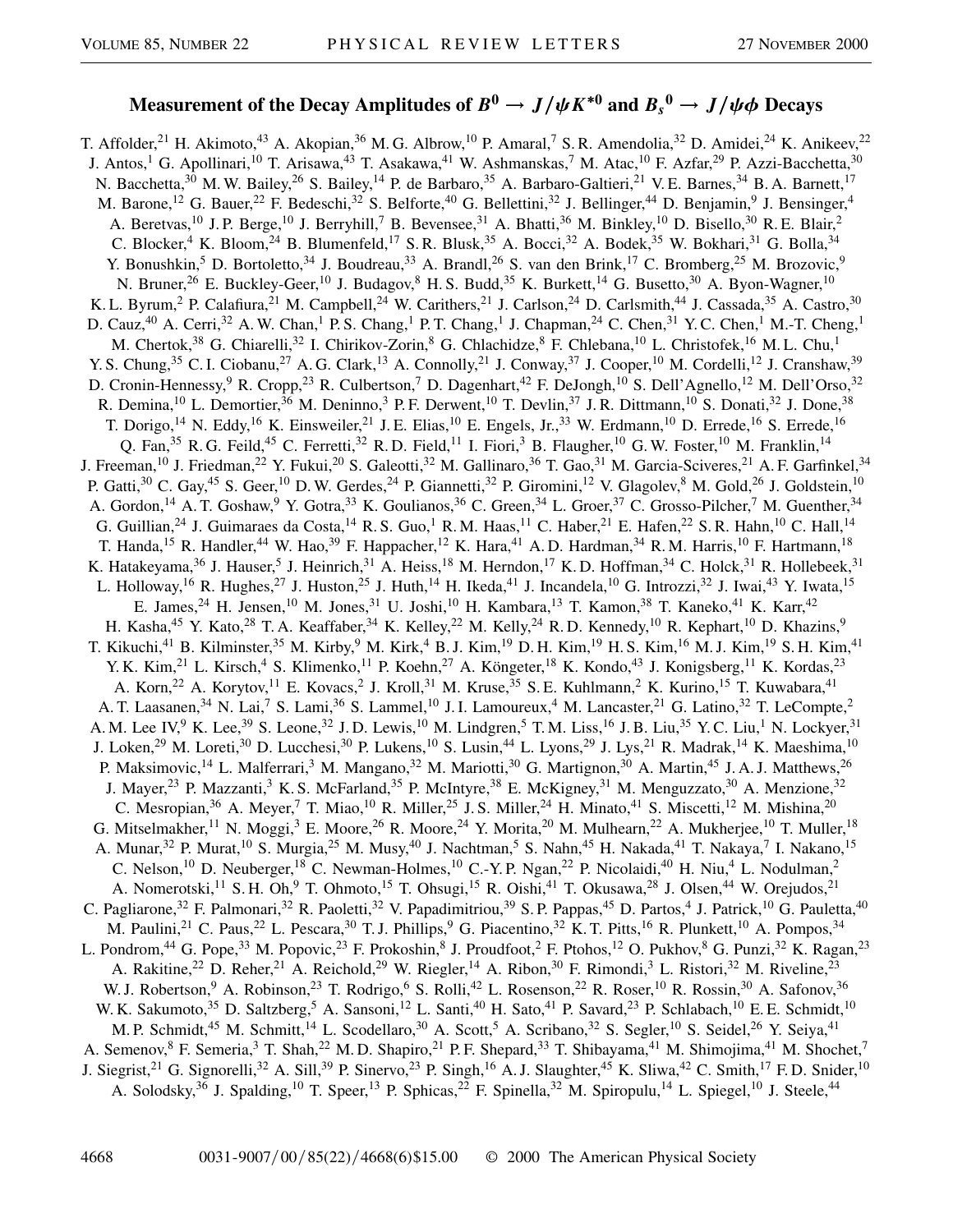A. Stefanini,<sup>32</sup> J. Strologas,<sup>16</sup> F. Strumia,<sup>13</sup> D. Stuart,<sup>10</sup> K. Sumorok,<sup>22</sup> T. Suzuki,<sup>41</sup> T. Takano,<sup>28</sup> R. Takashima,<sup>15</sup> K. Takikawa,<sup>41</sup> P. Tamburello,<sup>9</sup> M. Tanaka,<sup>41</sup> B. Tannenbaum,<sup>5</sup> W. Taylor,<sup>23</sup> M. Tecchio,<sup>24</sup> P. K. Teng,<sup>1</sup> K. Terashi,<sup>36</sup> S. Tether,<sup>22</sup> D. Theriot,<sup>10</sup> R. Thurman-Keup,<sup>2</sup> P. Tipton,<sup>35</sup> S. Tkaczyk,<sup>10</sup> K. Tollefson,<sup>35</sup> A. Tollestrup,<sup>10</sup> H. Toyoda,<sup>28</sup> W. Trischuk,<sup>23</sup> J. F. de Troconiz,<sup>14</sup> J. Tseng,<sup>22</sup> N. Turini,<sup>32</sup> F. Ukegawa,<sup>41</sup> T. Vaiciulis,<sup>35</sup> J. Valls,<sup>37</sup> S. Vejcik III,<sup>10</sup> G. Velev,<sup>10</sup> R. Vidal,<sup>10</sup> R. Vilar,<sup>6</sup> I. Volobouev,<sup>21</sup> D. Vucinic,<sup>22</sup> R. G. Wagner,<sup>2</sup> R. L. Wagner,<sup>10</sup> J. Wahl,<sup>7</sup> N. B. Wallace,<sup>37</sup> A. M. Walsh,<sup>37</sup> C. Wang,<sup>9</sup> C. H. Wang,<sup>1</sup> M. J. Wang,<sup>1</sup> T. Watanabe,<sup>41</sup> D. Waters,<sup>29</sup> T. Watts,<sup>37</sup> R. Webb,<sup>38</sup> H. Wenzel,<sup>18</sup> W. C. Wester III,<sup>10</sup> A. B. Wicklund,<sup>2</sup> E. Wicklund,<sup>10</sup> H. H. Williams,<sup>31</sup> P. Wilson,<sup>10</sup> B. L. Winer,<sup>27</sup> D. Winn,<sup>24</sup> S. Wolbers,<sup>10</sup> D. Wolinski,<sup>24</sup> J. Wolinski,<sup>25</sup> S. Wolinski,<sup>24</sup> S. Worm,<sup>26</sup> X. Wu,<sup>13</sup> J. Wyss,<sup>32</sup> A. Yagil,<sup>10</sup> W. Yao,<sup>21</sup> G. P. Yeh,<sup>10</sup> P. Yeh,<sup>1</sup> J. Yoh,<sup>10</sup> C. Yosef,<sup>25</sup> T. Yoshida,<sup>28</sup> I. Yu,<sup>19</sup> S. Yu,<sup>31</sup> Z. Yu,<sup>45</sup> A. Zanetti,<sup>40</sup> F. Zetti,<sup>21</sup> and S. Zucchelli<sup>3</sup>

(CDF Collaboration)

*Institute of Physics, Academia Sinica, Taipei, Taiwan 11529, Republic of China*

*Argonne National Laboratory, Argonne, Illinois 60439*

*Istituto Nazionale di Fisica Nucleare, University of Bologna, I-40127 Bologna, Italy*

*Brandeis University, Waltham, Massachusetts 02254*

*University of California at Los Angeles, Los Angeles, California 90024*

*Instituto de Fisica de Cantabria, CSIC-University of Cantabria, 39005 Santander, Spain*

*Enrico Fermi Institute, University of Chicago, Chicago, Illinois 60637*

*Joint Institute for Nuclear Research, RU-141980 Dubna, Russia*

*Duke University, Durham, North Carolina 27708*

*Fermi National Accelerator Laboratory, Batavia, Illinois 60510*

*University of Florida, Gainesville, Florida 32611*

*Laboratori Nazionali di Frascati, Istituto Nazionale di Fisica Nucleare, I-00044 Frascati, Italy*

*University of Geneva, CH-1211 Geneva 4, Switzerland*

*Harvard University, Cambridge, Massachusetts 02138*

*Hiroshima University, Higashi-Hiroshima 724, Japan*

*University of Illinois, Urbana, Illinois 61801*

*The Johns Hopkins University, Baltimore, Maryland 21218*

*Institut für Experimentelle Kernphysik, Universität Karlsruhe, 76128 Karlsruhe, Germany*

*Korean Hadron Collider Laboratory: Kyungpook National University, Taegu 702-701 Korea,*

*and Seoul National University, Seoul 151-742 Korea,*

*and SungKyunKwan University, Suwon 440-746 Korea*

*High Energy Accelerator Research Organization (KEK), Tsukuba, Ibaraki 305, Japan*

*Ernest Orlando Lawrence Berkeley National Laboratory, Berkeley, California 94720*

*Massachusetts Institute of Technology, Cambridge, Massachusetts 02139*

*Institute of Particle Physics: McGill University, Montreal, Canada H3A 2T8,*

*and University of Toronto, Toronto, Canada M5S 1A7*

*University of Michigan, Ann Arbor, Michigan 48109*

*Michigan State University, East Lansing, Michigan 48824*

*University of New Mexico, Albuquerque, New Mexico 87131*

*The Ohio State University, Columbus, Ohio 43210*

*Osaka City University, Osaka 588, Japan*

*University of Oxford, Oxford OX1 3RH, United Kingdom*

*Universita di Padova, Istituto Nazionale di Fisica Nucleare, Sezione di Padova, I-35131 Padova, Italy*

*University of Pennsylvania, Philadelphia, Pennsylvania 19104*

*Istituto Nazionale di Fisica Nucleare, University and Scuola Normale Superiore of Pisa, I-56100 Pisa, Italy*

*University of Pittsburgh, Pittsburgh, Pennsylvania 15260*

*Purdue University, West Lafayette, Indiana 47907*

*University of Rochester, Rochester, New York 14627*

*Rockefeller University, New York, New York 10021*

*Rutgers University, Piscataway, New Jersey 08855*

*Texas A&M University, College Station, Texas 77843*

*Texas Tech University, Lubbock, Texas 79409*

*Istituto Nazionale di Fisica Nucleare, University of Trieste/Udine, Italy*

*University of Tsukuba, Tsukuba, Ibaraki 305, Japan*

*Tufts University, Medford, Massachusetts 02155*

*Waseda University, Tokyo 169, Japan*

*University of Wisconsin, Madison, Wisconsin 53706*

*Yale University, New Haven, Connecticut 06520*

(Received 12 July 2000)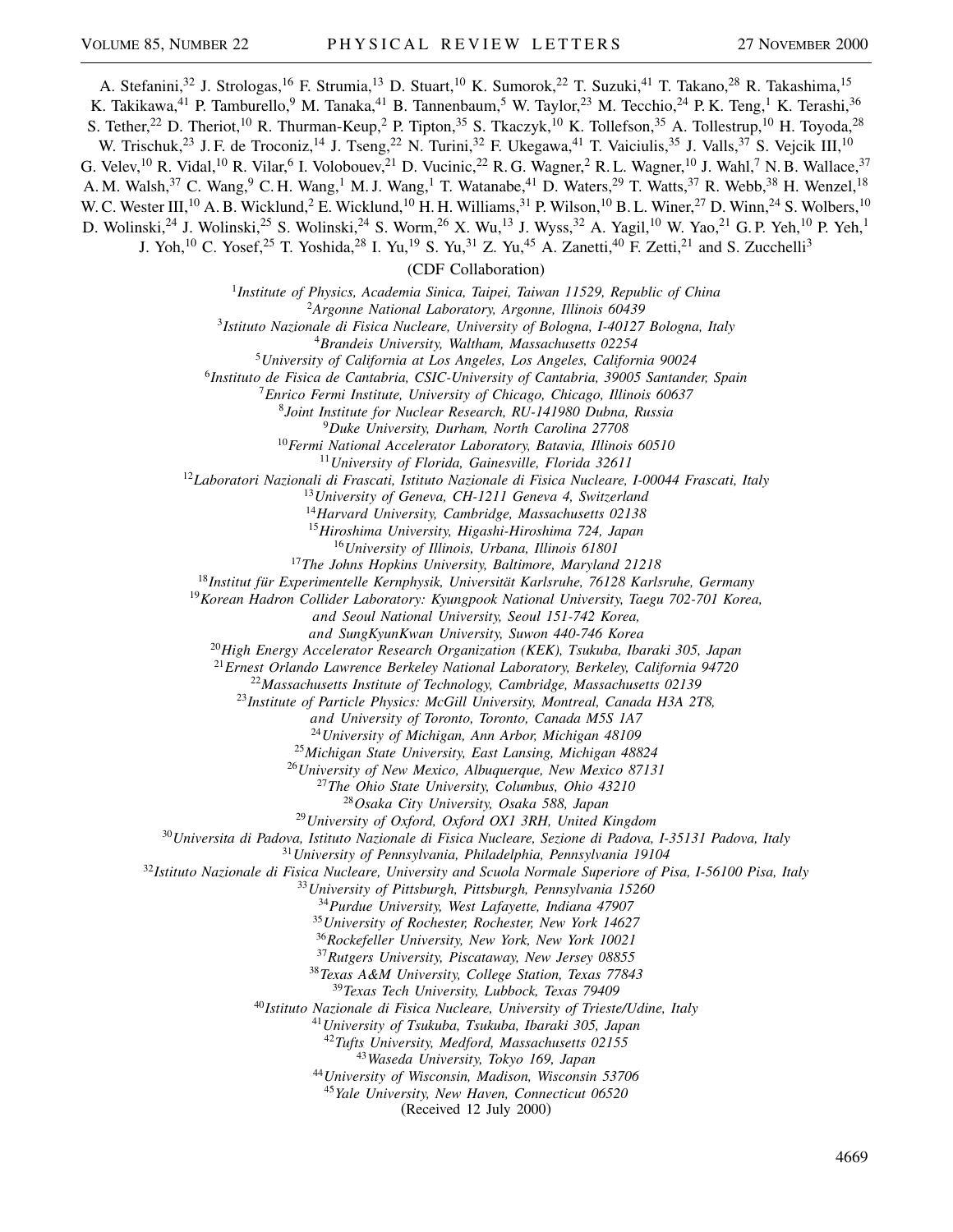An angular analysis of  $B^0 \to J/\psi K^{*0}$  and  $B^0_s \to J/\psi \phi$  has been used to determine the decay amplitudes with parity-even longitudinal  $(A_0)$  and transverse  $(A_{\parallel})$  polarization and parity-odd transverse  $(A_{\perp})$ polarization. The measurements are based on 190  $B^0$  and 40  $B_s^0$  candidates obtained from 89  $pb^{-1}$  of  $\bar{p}p$ collisions at the Fermilab Tevatron. The longitudinal decay amplitude dominates with  $|A_0|^2 = 0.59 \pm 0.59$  $0.06 \pm 0.01$  for  $B^0$  and  $|A_0|^2 = 0.61 \pm 0.14 \pm 0.02$  for  $B_s^0$  decays. The parity-odd amplitude is found to be small with  $|A_{\perp}|^2 = 0.13^{+0.12}_{-0.09} \pm 0.06$  for  $B^0$  and  $|A_{\perp}|^2 = 0.23 \pm 0.19 \pm 0.04$  for  $B_s^0$  decays.

PACS numbers: 13.25.Hw, 11.30.Er

The decays  $B^0 \to J/\psi K^{*0}$  and  $B_s^0 \to J/\psi \phi$  are pseudoscalar to vector-vector decays and, in principle, have three decay amplitudes which can be determined by studying the angular distributions of the final state particles. These decays can have orbital angular momenta between the  $J/\psi$  and  $K^*$  (or  $\phi$ ) of 0, 1, or 2, and three decay amplitudes govern these transitions. Another convenient description is given in the transversity basis [1,2] in which the decay amplitudes are defined in terms of the linear polarization of the vector mesons. In this basis the  $L = 1$  (*P* wave) decays are governed by a single decay amplitude,  $A_{\perp}$ , corresponding to a parity-odd correlation between transversely polarized vector mesons. The other two decay amplitudes,  $A_0$  and  $A_{\parallel}$ , are combinations of the parity-even  $L = 0$  and  $L = 2$  (*S* and *D* wave) decays. The longitudinal polarization fraction, as is commonly defined in the helicity basis [3], is given by  $\Gamma_L/\Gamma = |A_0|^2$ .

Determination of the decay amplitudes and phases probes the limitations of the factorization hypothesis [4]. Factorization assumes that a weak decay matrix element can be described as the product of two independent (hadronic) currents, in this case treating the  $J/\psi$  and  $B \to K^*$  ( $\phi$ ) as currents. To the extent that factorization holds, final state interactions are negligible. The matrix elements factorize into short and long distance (weak and strong) parts and the polarization decay amplitudes do not interfere and so are expected to be relatively real.

A measurement of the parity-odd amplitude,  $A_{\perp}$ , is pertinent to studies of CP invariance. For example, if the decay  $B^0 \to J/\psi K^{*0}$  (with  $K^{*0} \to K_s^0 \pi^0$ ) were to occur mainly through either a parity-odd or even amplitude, then this mode could be used [1,5] as readily as the  $B^0 \rightarrow J/\psi K_s^0$  decay mode for determining [6] the CP nonconserving parameter  $sin(2\beta)$ . The situation holds as well for the decay  $B_s^0 \rightarrow J/\psi \phi$ , which is expected to have a very small CP decay rate asymmetry in the standard Cabibbo-Kobayashi-Maskawa model. In addition the polarization of the decay  $B_s^0 \rightarrow J/\psi \phi$  is interesting for its potential to improve the precision of measurements of the lifetime difference between the  $B_s^0$  mass eigenstates via an angular analysis [2,7].

The longitudinal polarization in  $B^0 \to J/\psi K^{*0}$  was first measured by ARGUS [8] as  $\sim$  1.0 followed by a CLEO [9] measurement of  $0.8 \pm 0.2$  and a CDF (Collider Detector at Fermilab) measurement [10] of 0.65  $\pm$  0.11. A full angular analysis by CLEO [11] obtained a longitudinal polarization fraction of  $0.52 \pm 0.08$  and a parity-odd fraction of 0.16  $\pm$  0.09. The only previous measurement of the  $B_s^0$ 

decay mode, by CDF [10], obtained a longitudinal polarization fraction of  $0.56 \pm 0.21$ , consistent with the results for  $B^0$ , as expected under SU(3)-flavor symmetry.

This Letter describes a full angular analysis of both the  $B^0$  and  $B_s^0$  decay modes based on 89 pb<sup>-1</sup> of  $\bar{p}p$ collisions at  $\sqrt{s}$  = 1.8 TeV collected with the CDF detector at the Fermilab Tevatron. In this analysis, the  $B^0 \rightarrow J/\psi K^{*0}$  and  $B_s^0 \rightarrow J/\psi \phi$  decays are reconstructed from the decay modes  $J/\psi \rightarrow \mu^+ \mu^-$ ,  $K^{*0} \rightarrow K^+ \pi^-$ , and  $\phi \to K^+K^-$ . After the selection described below, there are 190  $B^0 \rightarrow J/\psi K^{*0}$  and 40  $B_s^0 \rightarrow J/\psi \phi$  candidates above background. The results presented here are independent of those in Ref. [10].

CDF is a general purpose detector and has been described in detail elsewhere [12]. For this analysis important elements of the detector are the silicon vertex detector, with track impact parameter resolution of 10  $\mu$ m, and the drift chamber, with charged particle momentum resolution of  $\delta p_T/p_T \sim 0.001 p_T$ , where  $P_T$  (in GeV/c) is the component of the momentum transverse to the  $\bar{p}p$ collision axis. Chambers for muon detection provide coverage for particles with direction within  $40^{\circ}$  of the transverse direction.

The event sample for this measurement is selected by online trigger and offline reconstruction criteria. The trigger signature is the decay of a  $J/\psi$  to two muons. Hits in the muon chambers forming a track segment consistent with a nominal muon transverse momentum  $P_T > 3.0$  GeV/c satisfy the first level of the trigger. Candidate muon track segments must be separated by more than  $10^{\circ}$  in the plane transverse to the collision axis. The second level requires drift chamber tracks, with  $P_T > 2 \text{ GeV}/c$ , which extrapolate to the track segments in the muon chambers. The third level accepts  $J/\psi$ candidates with a reconstructed mass between 2.8 and 3.4 GeV/ $c^2$ .

The offline reconstruction first selects  $J/\psi$  candidates. Two muons of opposite charge satisfying quality requirements are combined into a  $J/\psi$  candidate. A kinematic fit requiring the muons to originate from a common vertex is performed, and the confidence level of the fit is required to be at least 0.01. This results in a sample of about 290 000 candidate  $J/\psi$ 's.

Of these, candidates within 80 MeV/ $c^2$  of the *J*/ $\psi$  mass  $(3096.88 \text{ MeV}/c^2)$  [13] are then combined with two oppositely charged tracks that form a  $K^*$  ( $\phi$ ) for the  $B^0 \rightarrow$  $J/\psi K^{*0}$  ( $B_s^0 \rightarrow J/\psi \phi$ ) decays. CDF lacks the particle identification capability to distinguish between the two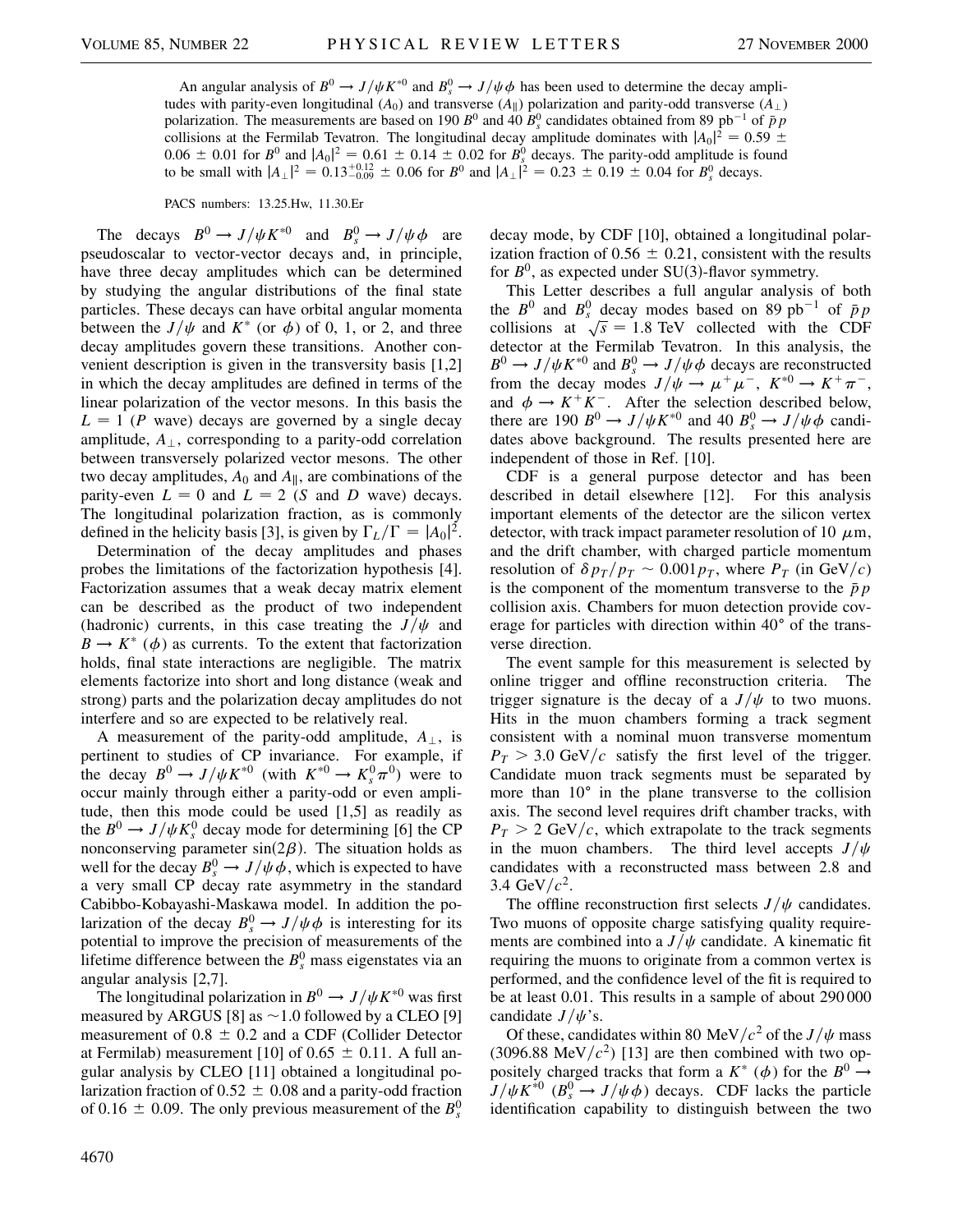$K-\pi$  charge assignments for a  $K^*$  candidate. However, the mass distribution for misidentified candidates is broader than the natural width of the  $K^*$  and their contribution is largely suppressed by choosing the assignment yielding a  $K^*$  mass closer to, and within 80 MeV/ $c^2$  of, the world average (896.1 MeV/ $c^2$ ).

To further improve the signal-to-noise ratio, the  $B^0$ candidate is required to have  $P_T > 6.0$  GeV/c, with the  $K^*$  having  $P_T > 2.0$  GeV/c. All four particles from the  $B^0$  decay are required to come from a common "secondary" vertex, with the confidence level of the fit being greater than 0.001. The proper decay length  $(c \times$  proper decay time) for the *B*<sup>0</sup> is required to be at least 100  $\mu$ m. The resulting  $K\pi\mu^{+}\mu^{-}$  mass distribution is plotted in Fig. 1(a).

For the  $B_s^0$  decay, the  $\phi$  candidate is required to have a mass within 10 MeV/ $c<sup>2</sup>$  of the nominal  $\phi$  mass (1019.4 MeV/ $c^2$ ). The narrow natural width of the  $\phi$ provides for better background rejection than the  $K^*$ . In order to compensate for the lower expected yield of  $B_s^0$  events, looser requirements are imposed: transverse momentum cuts of  $1.5 \text{ GeV}/c$  and  $4.5 \text{ GeV}/c$  are applied to the  $\phi$  and  $B_s^0$  candidates. The confidence level of the four-track fit is again required to be greater than 0.001, and the proper decay length is required to be at least 50  $\mu$ m. The resulting  $KK\mu^+\mu^-$  mass distribution is plotted in Fig. 1(b).

The linear polarization of the vector mesons is determined from the angular distribution of the final state decay products. The decay angles are defined [2] as  $\Theta_{K^*}$ ,  $\Theta_T$ , and  $\Phi_T$ . In the rest frame of the  $K^*$ ,  $\Theta_{K^*}$  is the angle between the *K* momentum and the direction opposite the *B* meson (for the  $\phi$ , the  $K^+$  defines the angle). The transversity angles,  $\Theta_T$  and  $\Phi_T$ , are defined in the  $J/\psi$  rest frame:  $\Theta_T$  is the angle between the  $\mu^+$ momentum and the perpendicular to the  $K^*$ - $K$  plane;  $\Phi_T$ is the azimuthal angle from the  $K^*$  to the projection of the  $\mu^+$  momentum onto the  $K^*$ - $K$  plane.

The decay angular distribution is [7]:

$$
d\Gamma/d\Omega \propto 2\cos^2\Theta_{K^*}(1-\sin^2\Theta_T\cos^2\Phi_T)|A_0|^2 + \sin^2\Theta_{K^*}(1-\sin^2\Theta_T\sin^2\Phi_T)|A_{\parallel}|^2 + \sin^2\Theta_{K^*}\sin^2\Theta_T|A_{\perp}|^2
$$
  
+ 
$$
\frac{1}{\sqrt{2}}\sin 2\Theta_{K^*}\sin^2\Theta_T\sin 2\Phi_T \operatorname{Re}(A_0^*A_{\parallel}) \mp \sin^2\Theta_{K^*}\sin 2\Theta_T\sin\Phi_T \operatorname{Im}(A_{\parallel}^*A_{\perp})
$$
  
+ 
$$
\frac{1}{\sqrt{2}}\sin 2\Theta_{K^*}\sin 2\Theta_T\cos\Phi_T \operatorname{Im}(A_0^*A_{\perp}).
$$

Normalization of the distribution to unity implies  $|A_0|^2$  +  $|A_{\parallel}|^2 + |A_{\perp}|^2 = 1$ , and an unobservable phase is removed by requiring  $arg(A_0) = 0$ . This leaves four measurable quantities: the polarization fractions,  $\Gamma_L/\Gamma = |A_0|^2$  and  $\Gamma_{\perp}/\Gamma = |A_{\perp}|^2$ , and the phases of the matrix elements,  $arg(A_{\parallel})$  and  $arg(A_{\perp})$ . CP invariance has been assumed throughout for the decay amplitudes.

The last two terms of the angular distribution have opposite signs for particle and antiparticle decay. The *B*<sup>0</sup> and  $\overline{B}^0$  decays are flavor tagged by the charge of the *K* meson. The  $B_s^0$  and  $\overline{B}_s^0$  are not distinguishable by their final state particles, so for  $B_s^0$  decays the information about the phase of  $A_{\perp}$  is lost. The angular distribution as given holds initially, that is, at  $t = 0$ , for an untagged  $B_s$  sample. The time dependence of the terms will differ if the mass



FIG. 1. Invariant mass distributions, after all selection requirements, for (a)  $B^0 \to J/\psi K^{*0}$  and (b)  $B_s^0 \to J/\psi \phi$  candidates.

eigenstates have different lifetimes and in this case there can also be a CP violating contribution which is expected to be small (few percent) due to  $B_s^0 - \overline{B}_s^0$  mixing in the standard model [7]. The small statistics of the  $B_s$  sample is such that the current measurement is not sensitive to a lifetime difference.



FIG. 2. Projections of the results from the full angular fit and the background subtracted data, corrected for acceptance, are shown for each of the decay angles, for (a) the  $B^0 \rightarrow J/\psi K^{*0}$ mode and (b) the  $B_s^0 \to J/\psi \phi$  mode.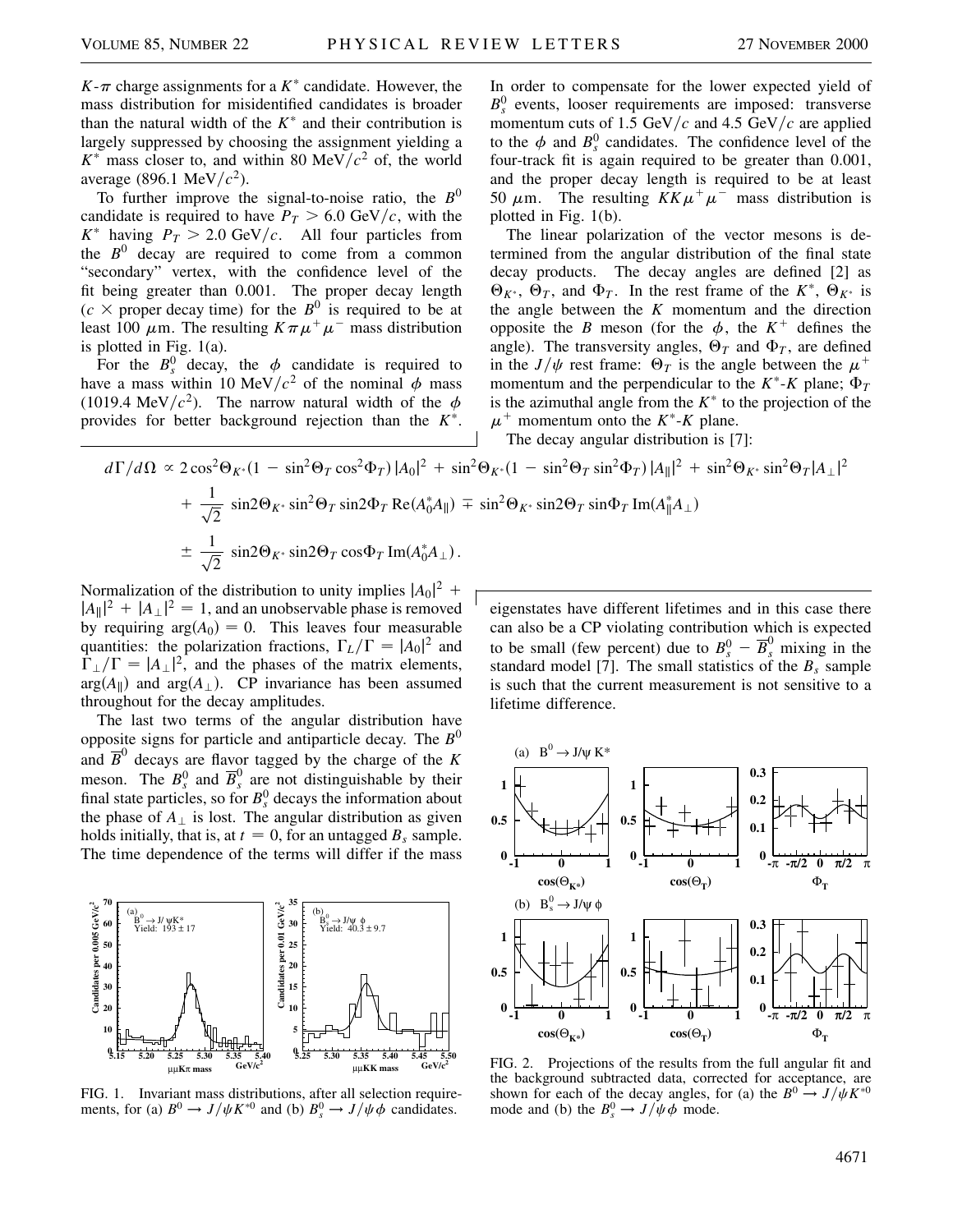| Quantity                                | $B^0 \rightarrow J/\psi K^{*0}$ | $B_s^0 \rightarrow J/\psi \phi$ |
|-----------------------------------------|---------------------------------|---------------------------------|
| $A_0$                                   | $0.77 \pm 0.04 \pm 0.01$        | $0.78 \pm 0.09 \pm 0.01$        |
| $A_{\parallel}$                         | $0.53 \pm 0.11 \pm 0.04$        | $0.41 \pm 0.23 \pm 0.05$        |
| $arg(A_{\parallel})$                    | $2.2 \pm 0.5 \pm 0.1$           | $1.1 \pm 1.3 \pm 0.2$           |
| $A_{\perp}$                             | $0.36 \pm 0.16 \pm 0.08$        | $0.48 \pm 0.20 \pm 0.04$        |
| $arg(A_+)$                              | $-0.6 \pm 0.5 \pm 0.1$          | $\cdots$                        |
| $\Gamma_L/\Gamma =  A_0 ^2$             | $0.59 \pm 0.06 \pm 0.01$        | $0.61 \pm 0.14 \pm 0.02$        |
| $\Gamma_{\perp}/\Gamma =  A_{\perp} ^2$ | $0.13^{+}_{-0.09}$ $\pm 0.06$   | $0.23 \pm 0.19 \pm 0.04$        |

TABLE I. Fitted decay amplitudes and phases (in radians). The uncertainties are statistical and systematic, respectively.

The matrix elements are extracted by fitting the observed decay angular distribution. The fit is performed over the decay angles and the *B* candidate mass range covered in Fig. 1. To account for detector acceptance and selection criteria, Monte Carlo events are generated with detector and trigger simulations and processed by the same reconstruction software used on the data. The fit method uses an unbinned log-likelihood with the normalization depending on the parameters in the fit [14,15].

The background is modeled by a sum of polynomial terms of  $cos\Theta_{K^*}$  and  $cos\Theta_T$ , and sines and cosines of  $\Phi_T$  and  $2\Phi_T$ . The background angular distribution is determined from the events on both sides of the *B* meson mass peak.

Additional terms are included in the angular distribution to account for the residual probability ( $\sim 6\%$ ) of misidentifying the final state hadrons in the selected  $B^0 \rightarrow J/\psi K^{*0}$ decays. Events reconstructed under the wrong hypothesis will yield incorrect decay angles having a distribution different from, but fully correlated with, the polarized decay distribution. The augmented likelihood function corrects for the effect based on the kinematics as determined from Monte Carlo.

The results from the global fit are illustrated in Fig. 2. The independent variables are functions of the transversity angles:  $\cos\Theta_{K^*}$ ,  $\cos\Theta_T$ , and  $\Phi_T$ . The points are the background subtracted projection of the data corrected for detector and reconstruction efficiencies. The superimposed curves are derived from the results of the global fit.

Sources of systematic uncertainty are, in order of importance, the model of the background shape, Monte Carlo *B* generation parameters, trigger simulation, and  $B^0$ - $B_s^0$  cross talk. The last two are found to have negligible contribution. The uncertainty of the final result is still dominated by the statistics of the event sample [14].

The underlying background shape is not known from first principles. To estimate the systematic uncertainty from the background modeling, multiple fits with different parametrizations of the background decay angles were studied. Different models of the shape are sensitive to different inaccuracies of the background shape function, and the spread in the fitted values is used to estimate the sensitivity to possibly unaccounted structure.

The input parameters to the Monte Carlo generation of *B* mesons are the *b* quark mass and generation mass scales, the parton distribution functions, and fragmentation parameters. The effect on the measurement is determined by varying the parameters by their nominal uncertainties and refitting for the decay amplitudes. Systematic uncertainties due to the modeling of the trigger selection criteria are studied in a similar fashion.

The similarity of the decay kinematics for the  $B^0$  and  $B_s^0$ decays allows for a possible cross contamination through  $K-\pi$  misidentification. Monte Carlo studies give contamination fractions of 2.1% (4.4%) in the  $B^0$  ( $B_s^0$ ) sample. The assigned systematic uncertainty is equal to the difference in the  $B^0$  and  $B_s^0$  polarization fraction, multiplied by the contamination fraction.

The final results of this analysis are summarized in Table I, and are illustrated in Fig. 3. For the  $B^0 \rightarrow J/$  $\psi K^{*0}$  the magnitudes of decay amplitudes are in good agreement with the results from CLEO [11]. The longitudinal polarization fraction dominates:  $\Gamma_L/\Gamma = |A_0|^2 = 0.59 \pm 0.06 \pm 0.01$  and the parity-odd fraction is small:  $\Gamma_{\perp}/\Gamma = |A_{\perp}|^2 = 0.13^{+0.12}_{-0.09} \pm 0.06$ . In contrast to the CLEO result, the CDF measurement for the phase of  $A_{\parallel}$  favors the presence of strong final state interactions, inasmuch as  $arg(A_{\parallel})$  is not close to 0 or  $\pi$ . However, the results from the two experiments are not inconsistent, given their uncertainties. The results for the  $B_s^0 \rightarrow J/\psi \phi$ 



FIG. 3. One-standard-deviation contours, including statistical and systematic uncertainties, for the fitted decay amplitudes in the complex plane, for (a)  $B^0 \rightarrow J/\psi K^{*0}$  and (b)  $B_s^0 \rightarrow$  $J/\psi \phi$  decays.